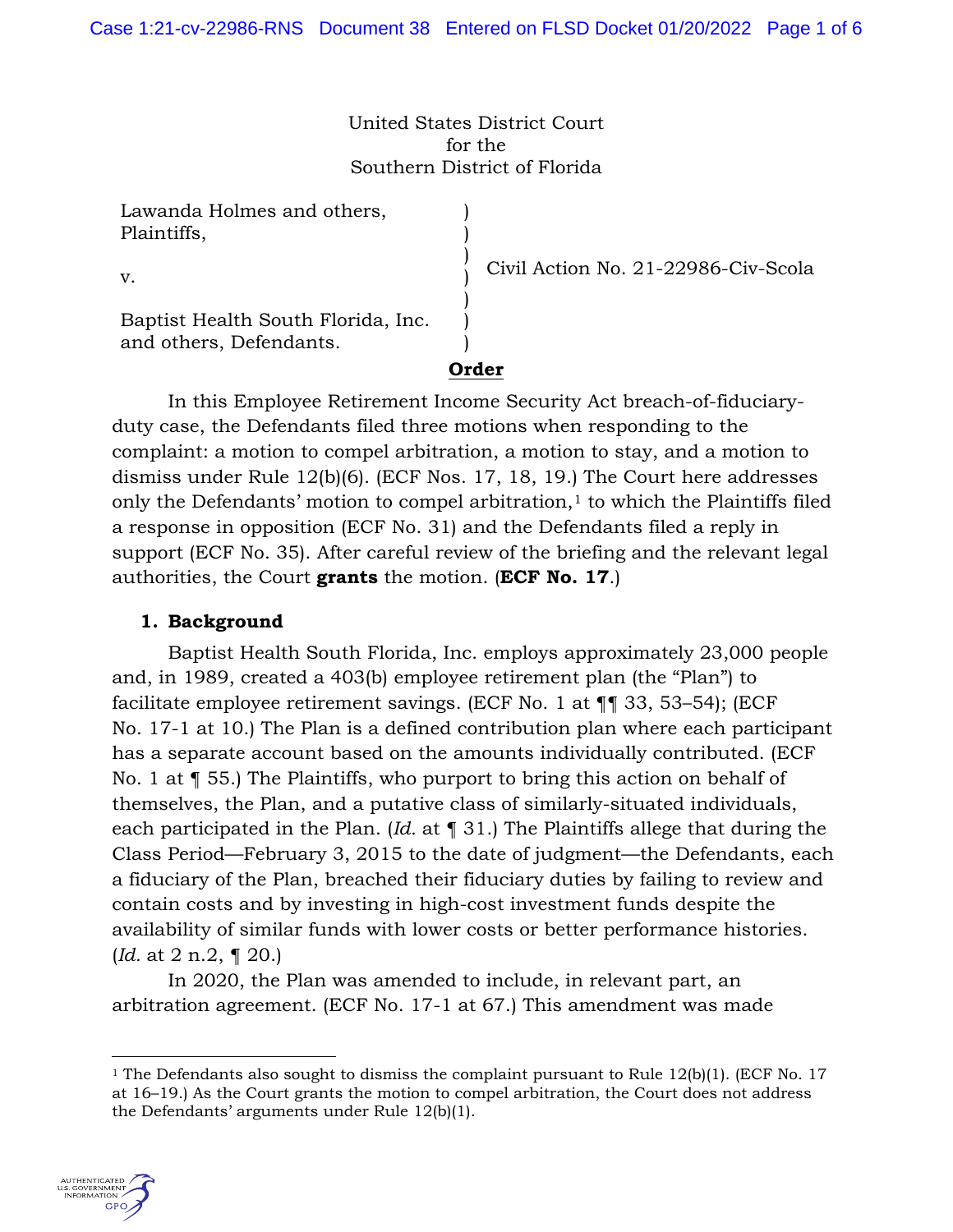pursuant to the Plan Sponsor's express, unilateral ability to amend the Plan. (*Id.* at 47–48, 67.) The arbitration clause provides that "[a]ny claim . . . which arises out of, relates to, or concerns the Plan . . . shall be resolved exclusively by binding arbitration[.]" (*Id.* at 67.) The arbitration agreement forbids arbitrations brought on a representative or class basis. (*Id.* at 68.) Moreover, it precludes individuals that bring an arbitration claim from receiving "remedial or equitable relief" that provides "additional benefits or monetary relief to any person . . . other than the Claimant[.]" (*Id.*)

### **2. Legal Standard**

The Federal Arbitration Act ("FAA") governs the validity of an arbitration agreement. *See Walthour v. Chipio Windshield Repair, LLC*, 745 F.3d 1326, 1329 (11th Cir. 2014) (citation omitted). The FAA "embodies a liberal federal policy favoring arbitration agreements." *Id.* (internal quotations omitted). Therefore, courts hold that a written agreement to arbitrate is "valid, irrevocable, and enforceable, save upon such grounds as exist at law or in equity for the revocation of any contract." *See id.* (internal quotations and citations omitted). A court must enforce an agreement to arbitrate upon a showing that "[1] the plaintiff entered into a written arbitration agreement that is enforceable . . . and [2] the claims before the court fall within the scope of that agreement." *Lambert v. Austin Ind.*, 544 F.3d 1192, 1195 (11th Cir. 2008). Relevant here, courts have recognized a "rare" exception preventing enforcement of an arbitration agreement if the agreement "prevent[s] the effective vindication of a federal statutory right." *Am. Express Co. v. Italian Colors Rest.*, 570 U.S. 228, 235 (2013); *Smith v. Brd. of Dirs. of Triad Mfg., Inc.*, 13 F.4th 613, 621 (7th Cir. 2021).

# **3. Analysis**

In arguing that the arbitration agreement is not enforceable, the Plaintiffs raise two challenges. First, the Plaintiffs argue that the arbitration agreement and its waiver of certain Plan-wide remedies violates the "effective vindication" doctrine.2 Second, the Plaintiffs argue that the arbitration agreement is not

<sup>&</sup>lt;sup>2</sup> The Plaintiffs do not argue that their ERISA claims are not arbitrable, only that this arbitration agreement is void under the effective vindication doctrine. The Court notes that while the Eleventh Circuit has not ruled on the question, most circuit courts have held that ERISA claims are generally arbitrable. *See Louis v. Aetna Health Inc.*, No. 6:16-cv-1922, 2017 WL 6939166, at \*3 (M.D. Fla. Jan. 13, 2017) (noting that the 2d, 3d, 5th, 8th, and 10th circuit courts have held that ERISA claims are arbitrable); *see also Smith*, 13 F.4th at 620; *Dorman v. Charles Schwab Corp.*, 934 F.3d 1107, 1112 (9th Cir. 2019).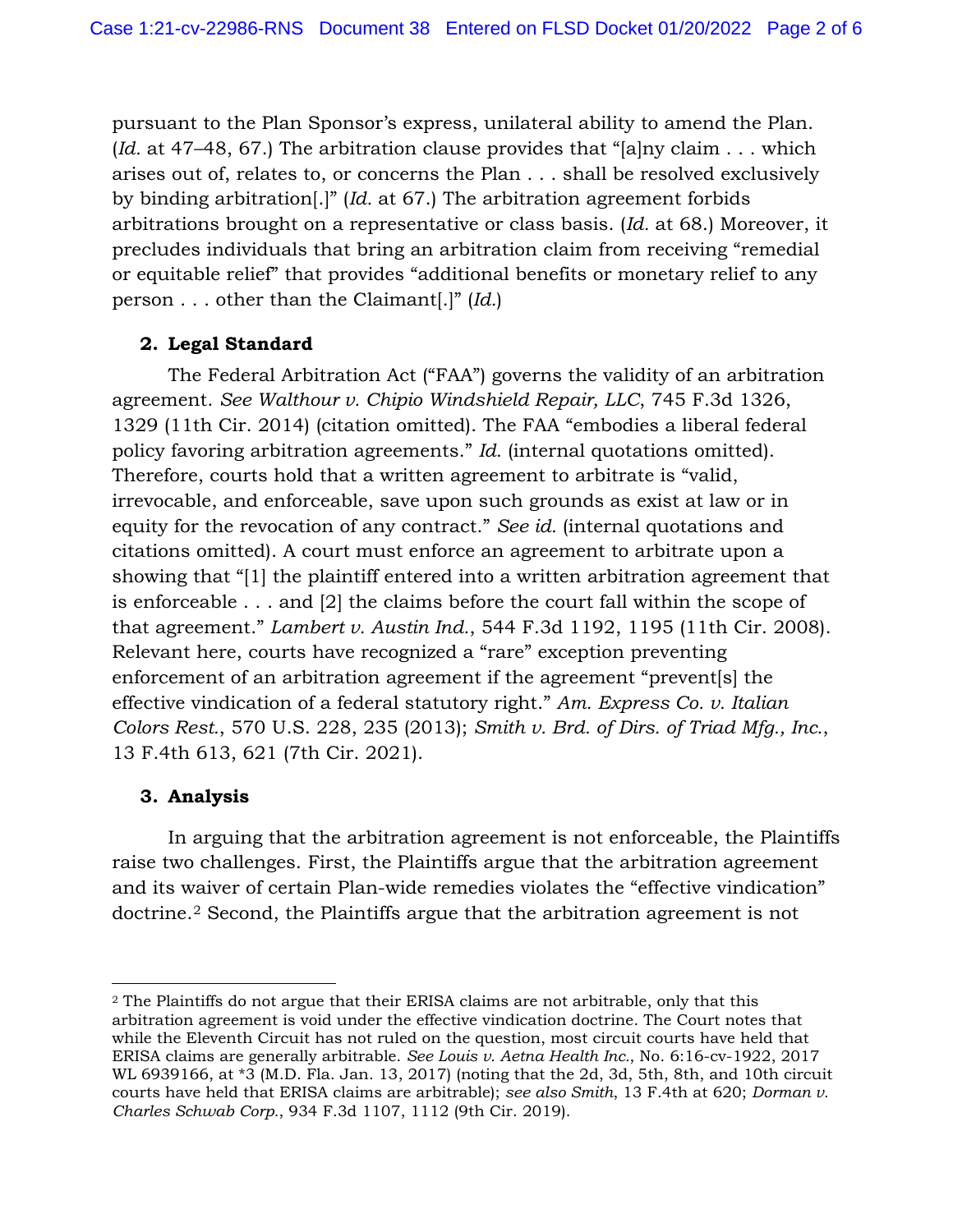binding as the agreement was added to the Plan by unilateral amendment in 2020. The Court will address both arguments.

#### **A. Effective Vindication**

The "effective vindication" doctrine is a judge-made exception to the FAA that seeks to balance the competing federal policies in enforcing arbitration agreements and in vindicating plaintiffs' rights to pursue statutory remedies. *See Italian Colors*, 570 U.S. at 235. Though rarely applied, the doctrine holds that courts may invalidate arbitration agreements that "operate as a prospective waiver of a party's right to pursue statutory remedies." *Id.* (cleaned up) (quoting *Mitsubishi Motors Corp. v. Soler Chrysler-Plymouth, Inc.*, 473 U.S. 614, 637 n.19 (1985)).

The Plaintiffs argue that the Plan's arbitration agreement prevents the effective vindication of rights guaranteed in 29 U.S.C. § 1109(a). In particular, the Plaintiffs argue that they seek Plan-wide relief—such as removal of the Plan's fiduciaries and appointment of new fiduciaries, which is authorized under  $\S 1109(a)^3$ —but that the waiver provision of the arbitration agreement forbids such Plan-wide relief. (ECF No. 31 at 13.) The Plaintiffs point to *Smith*, where the Seventh Circuit held that an arbitration clause, which precluded relief that provided "additional benefits or monetary or other relief to any" other individual, was unenforceable under the effective vindication doctrine, as the clause prohibited plan-wide relief that ERISA expressly permitted. *See Smith*, 13 F.4th at 615, 621.

The Defendants argue that such Plan-wide relief is only available to those who bring a class action on behalf of the Plan. And, the Defendants argue, as courts have held that class-action arbitration waivers are permissible, any waiver of a remedy unique to representative or class actions is also permissible. *See Randolph v. Green Tree Fin. Corp.*, 244 F.3d 814, 819 (2001) (holding that "a contractual provision to arbitrate [Truth in Lending Act] claims is enforceable even if it precludes a plaintiff from utilizing class action procedures in vindicating statutory rights under TILA").

The Plaintiffs point to no authority where the Eleventh Circuit has applied the "effective vindication" doctrine to void an arbitration clause. And the Eleventh Circuit has expressed a hesitancy to do so. *See Sierra v. Cruise Ships Catering and Servs., N.V.*, 631 F. App'x 714, 718 (11th Cir. 2015) (declining to apply the effective vindication doctrine and noting that the

<sup>3</sup> Section 1109(a) provides various types of relief, including "other equitable or remedial relief as the court may deem appropriate[.]" *See* 29 U.S.C. § 1109(a).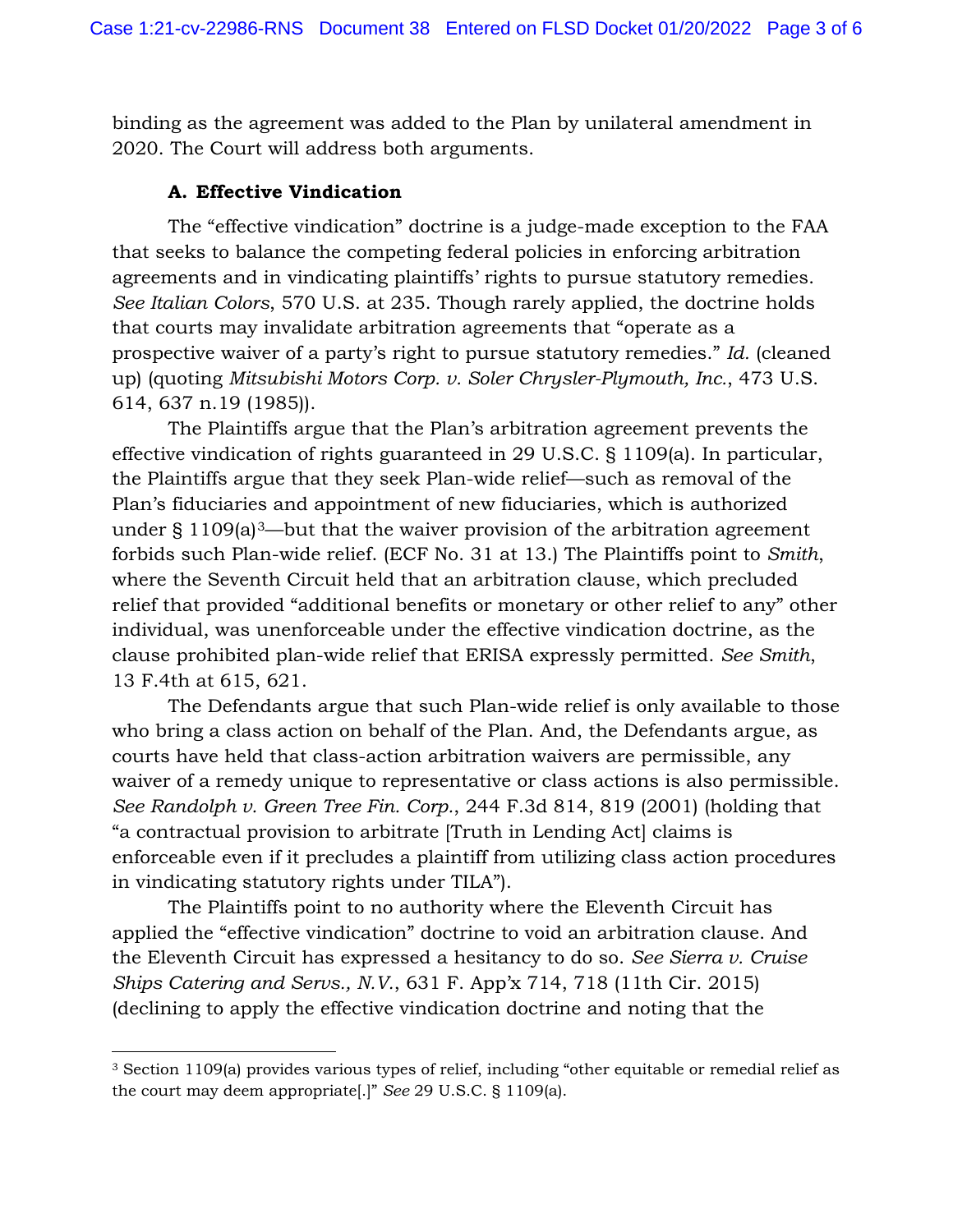Supreme Court has never applied it); *cf. Randolph*, 244 F.3d at 818–19 (declining to "make the same mistake again" by "giving too little weight to the FAA's pro-arbitration policy").

Given the FAA's pro-arbitration policy, as well as the rarity with which courts apply the effective vindication doctrine, the Court declines to follow the *Smith* rationale and holds that the arbitration agreement at issue is valid and enforceable. While the arbitration agreement prohibits the recovery of some Plan-wide monetary relief, such relief is only available to those who bring a representative or class action. *See Kennedy v. Geronemus*, No. 10-61153-CIV, 2010 WL 11549886, at \*5 (S.D. Fla. Nov. 4, 2010) (Altonaga, J.) (holding that a claim under Section 1132(a)(2) "must be brought in a representative capacity"); *see generally LaRue v. DeWolff, Boberg & Assocs., Inc.*, 552 U.S. 248, 256 (2008) (holding that Section 1109(a) only provides remedies for plan injuries but that individuals may recover for harm to that participant's individual account in a defined contribution plan). And as the Eleventh Circuit has already held that a waiver of the right to bring a class action in arbitration is permissible, the concomitant waiver of remedies associated with class actions is also permissible. *Cf. Randolph*, 244 F.3d at 819.

In any event, even if the Court were to follow the Seventh Circuit's rationale in *Smith*, the arbitration clause at issue here is narrower than the one in *Smith*. The arbitration clause in *Smith* prohibited relief that provided "additional benefits or monetary *or other relief*" to anyone besides the claimant. *See Smith*, 13 F.4th at 616 (emphasis added). Therefore, certain relief, such as the removal of a fiduciary, was completely barred, as no claimant in an arbitration would have been able to obtain such remedy under the arbitration clause. *See id.* at 621. Here, the arbitration clause only prohibits relief that provides "additional benefits or monetary relief to any person" other than the claimant. (ECF No. 17-1 at 68.) Therefore, the specific relief that the Plaintiffs argue has been barred—the ability to seek removal and appointment of the Plan's fiduciaries—is not barred by the arbitration clause. While that soughtafter relief has a Plan-wide effect, it does not provide additional benefits or monetary relief as prohibited. Thus, while the arbitration clause in *Smith* completely denied some types of statute-authorized relief to the Plan, the clause here does not, as individual claimants can each recover the harm to their defined contribution accounts, and they can recover Plan-wide relief that does not provide additional benefits or monetary relief to others. For this reason, the arbitration agreement here is valid and enforceable.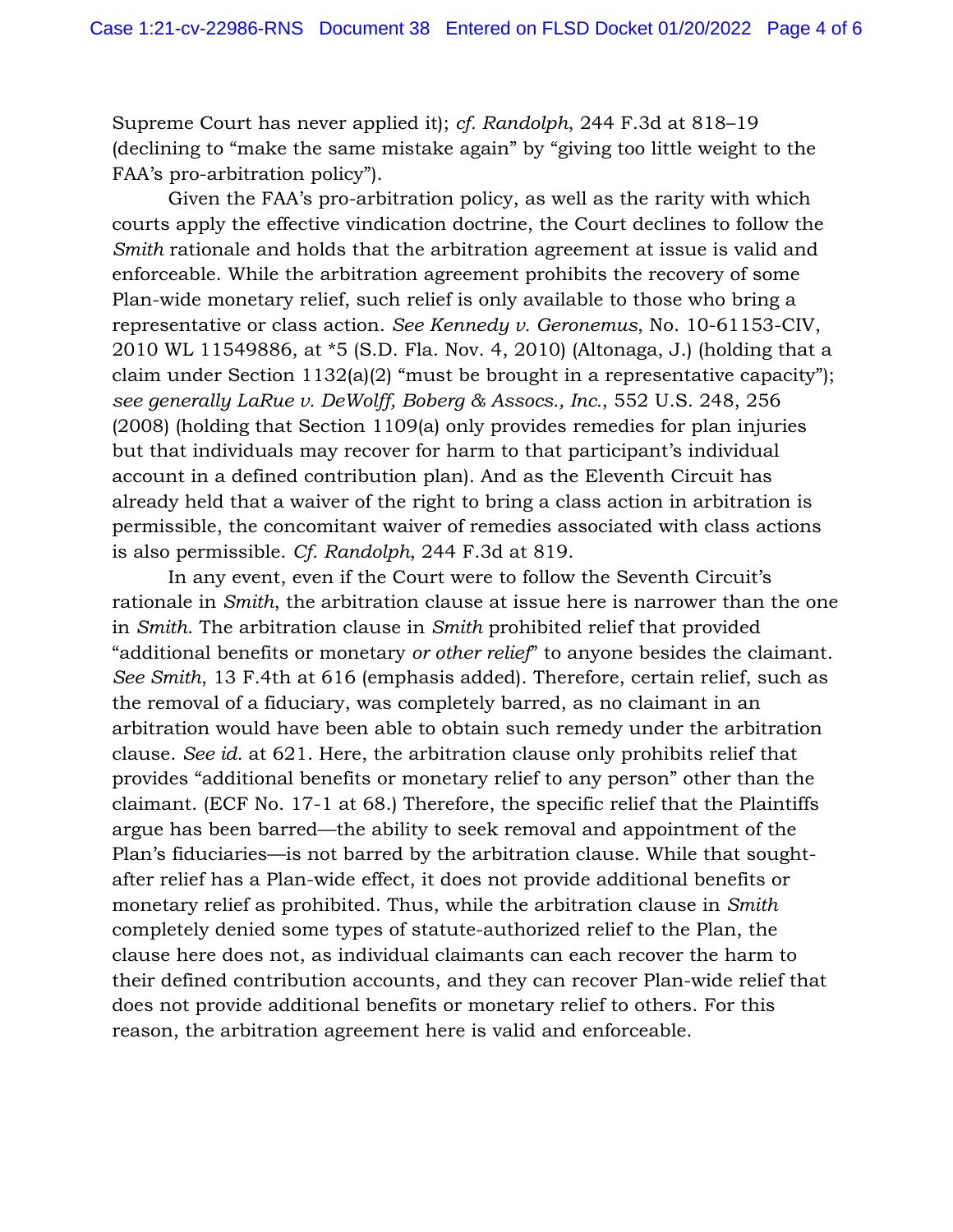#### **B. Unilateral Amendment**

Next, the Plaintiffs contend that the arbitration agreement is not binding on them because they did not knowingly agree to it. The Plaintiffs argue that the arbitration agreement was unilaterally adopted by amendment in 2020 by Baptist Health, as Plan Sponsor, and that no Plan participant was given the option of consenting to the amendment. (ECF No. 31 at 16–17.) In support of their argument, the Plaintiffs primarily rely on two district court opinions, one of which was affirmed on different grounds by the Seventh Circuit and one that was reversed by the Ninth Circuit. *See Smith v. Greatbanc Trust Co.*, No. 20 C 2350, 2020 WL 4926560, at \*2–3 (N.D. Ill. Aug. 21, 2020), *aff'd*, *Smith*, 13 F.4th at 623; *Dorman v. Charles Schwab & Co. Inc.*, No. 17-cv-00285, 2018 WL 467357, at \*5 (N.D. Cal. Jan. 18, 2018), *rev'd*, *Dorman v. Charles Schwab Corp.*, 780 F. App'x 510, 514 (9th Cir. 2019). Despite the lack of case support, the underlying principle is potent—permitting the adoption of a binding arbitration agreement by unilateral amendment by the Plan Sponsor, a fiduciary accused of a breach of fiduciary duty, would be akin to letting the "fox guard the henhouse." *See Brown v. Wilmington Trust, N.A.*, No. 3:17-cv-250, 2018 WL 3546186, at \*5 (S.D. Ohio July 24, 2018) (quoting *Dorman*, 2018 WL 467357, at \*5)).

Despite the unseemly nature of requiring Plan-participant Plaintiffs to arbitrate a claim that they never personally agreed to arbitrate, the Plan agreed to arbitrate. Section 1109(a) claims belong to the Plan. *See LaRue*, 552 U.S. at 253 (holding that Sections 1109(a) and 1132(a)(2) permit individuals to "bring actions on behalf of a plan"); *Mass. Mut. Life Ins. Co. v. Russell*, 473 U.S. 134, 142 n.9 (1985) (holding that "actions for breach of fiduciary duty [must] be brought in a representative capacity on behalf of the plan as a whole"). Therefore, the relevant inquiry is not whether individual participants agreed to the arbitration agreement but whether the Plan agreed to arbitrate. *See Dorman*, 780 F. App'x at 513 (holding that Section 1109(a) claims "belong to a plan—not an individual" and therefore courts must look to "whether the Plan agreed to arbitrate"). Here, the Plan consented to the 2020 amendment, which added the arbitration clause, as the Plan expressly provided for unilateral amendment by the Plan Sponsor. *See id.*; (*see* ECF No. 17-1 at 47–48, 67.) As the Plan consented to the arbitration agreement, the Plan, and those that bring claims on its benefit, must arbitrate.

Last, the Plaintiffs also argue that the arbitration agreement can only be binding on the Plaintiffs who were participating in the Plan at the time that the arbitration clause was added. *Cf. Dorman*, 780 F. App'x at 512 (holding that "a plan participant agrees to be bound by a provision in the plan document when